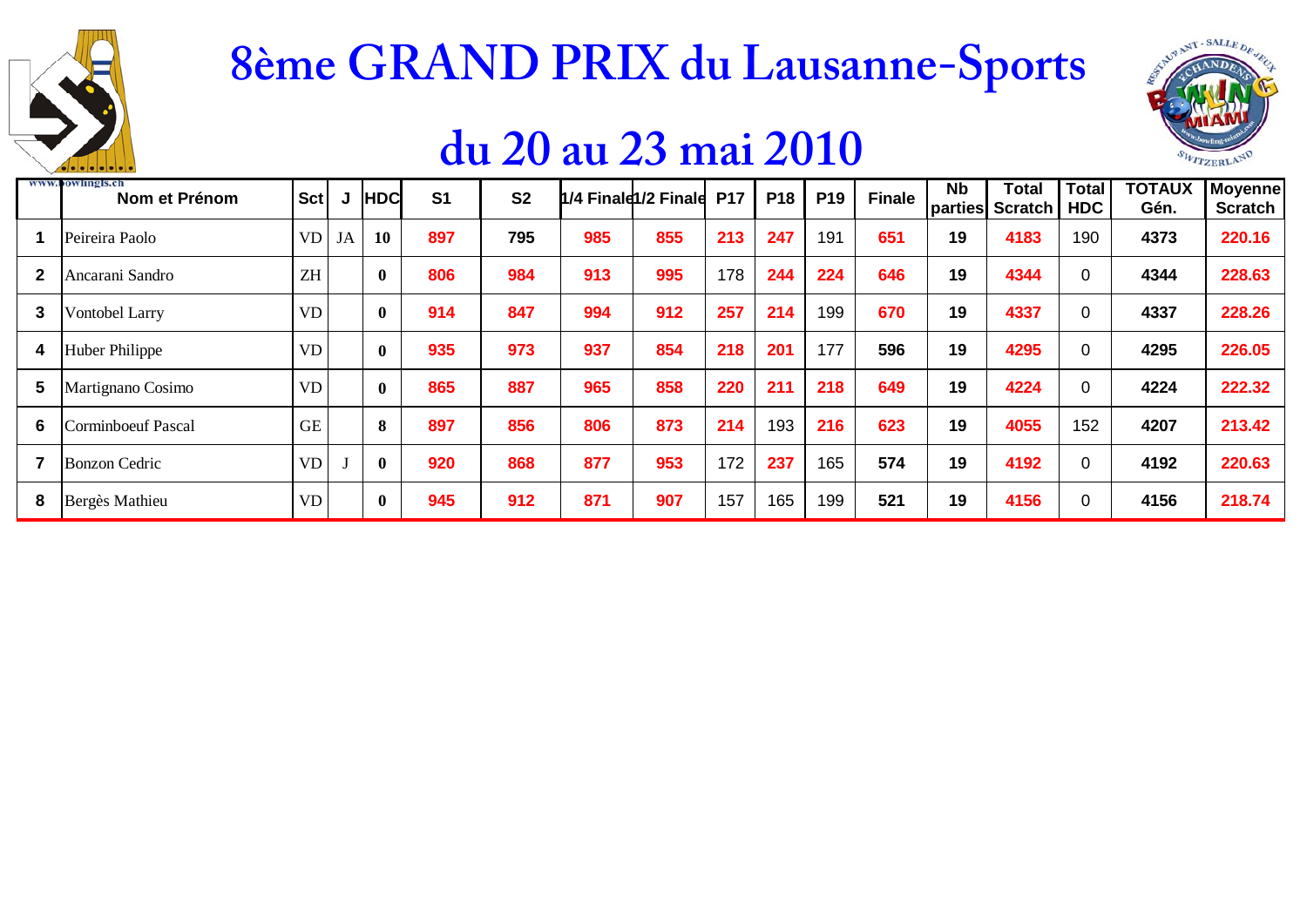



|              | ww.oowinigis.cn<br>Nom et Prénom | Sct                        |    | <b>HDC</b>   | S <sub>1</sub> | <b>S2</b> | 1/4 Finale P13 |     | <b>P14</b> | <b>P15</b> |     | P16 1/2 Finale | <b>Nb</b><br>parties | Total<br><b>Scratch</b> | Total<br><b>HDC</b> | TOTAUX<br>Gén. | <b>Moyenne</b><br><b>Scratch</b> |
|--------------|----------------------------------|----------------------------|----|--------------|----------------|-----------|----------------|-----|------------|------------|-----|----------------|----------------------|-------------------------|---------------------|----------------|----------------------------------|
| 1            | Huber Philippe                   | <b>VD</b>                  |    | $\mathbf{0}$ | 935            | 973       | 937            | 195 | 178        | 258        | 223 | 854            | 16                   | 3699                    | $\Omega$            | 3699           | 231.19                           |
| $\mathbf{2}$ | Ancarani Sandro                  | <b>ZH</b>                  |    | $\mathbf{0}$ | 806            | 984       | 913            | 280 | 227        | 230        | 258 | 995            | 16                   | 3698                    | $\Omega$            | 3698           | 231.13                           |
| 3            | Peireira Paolo                   | <b>VD</b>                  | JA | 10           | 897            | 795       | 985            | 198 | 224        | 218        | 215 | 855            | 16                   | 3532                    | 160                 | 3692           | 220.75                           |
| 4            | <b>Vontobel Larry</b>            | <b>VD</b>                  |    | $\mathbf{0}$ | 914            | 847       | 994            | 234 | 258        | 233        | 187 | 912            | 16                   | 3667                    | 0                   | 3667           | 229.19                           |
| 5            | Bergès Mathieu                   | <b>VD</b>                  |    | $\mathbf{0}$ | 945            | 912       | 871            | 256 | 242        | 198        | 211 | 907            | 16                   | 3635                    | 0                   | 3635           | 227.19                           |
| 6            | <b>Bonzon Cedric</b>             | <b>VD</b>                  |    | $\mathbf{0}$ | 920            | 868       | 877            | 258 | 234        | 195        | 266 | 953            | 16                   | 3618                    | 0                   | 3618           | 226.13                           |
| 7            | Martignano Cosimo                | <b>VD</b>                  |    | $\mathbf{0}$ | 865            | 887       | 965            | 213 | 212        | 207        | 226 | 858            | 16                   | 3575                    | $\Omega$            | 3575           | 223.44                           |
| 8            | <b>Corminboeuf Pascal</b>        | <b>GE</b>                  |    | 8            | 897            | 856       | 806            | 176 | 233        | 216        | 248 | 873            | 16                   | 3432                    | 128                 | 3560           | 214.50                           |
| 9            | <b>Ebener Andreas</b>            | <b>BE</b>                  |    | $\mathbf{0}$ | 982            | 848       | 861            | 196 | 198        | 226        | 203 | 823            | 16                   | 3514                    | 0                   | 3514           | 219.63                           |
| 10           | Company Joëlle                   | <b>GE</b>                  |    | 10           | 815            | 840       | 903            | 194 | 185        | 248        | 169 | 796            | 16                   | 3354                    | 160                 | 3514           | 209.63                           |
| 11           | Von Moos Marco                   | <b>ZH</b>                  |    | 13           | 819            | 832       | 828            | 192 | 218        | 219        | 193 | 822            | 16                   | 3301                    | 208                 | 3509           | 206.31                           |
| 12           | Regenass Cedric                  | <b>VD</b>                  |    | $\mathbf{1}$ | 937            | 855       | 851            | 167 | 216        | 225        | 222 | 830            | 16                   | 3473                    | 16                  | 3489           | 217.06                           |
| 13           | Cuccurullo Michel                | <b>VD</b>                  |    | 10           | 817            | 854       | 841            | 222 | 158        | 182        | 246 | 808            | 16                   | 3320                    | 160                 | 3480           | 207.50                           |
| 14           | Ineichen Rinaldo                 | $\ensuremath{\mathsf{ZH}}$ |    | 5            | 951            | 860       | 798            | 193 | 162        | 198        | 200 | 753            | 16                   | 3362                    | 80                  | 3442           | 210.13                           |
| 15           | Dapice Vincenzo                  | <b>GE</b>                  |    | 11           | 847            | 869       | 781            | 172 | 197        | 216        | 161 | 746            | 16                   | 3243                    | 176                 | 3419           | 202.69                           |
| 16           | Da Silva Carlos                  | <b>VD</b>                  |    | $\mathbf{0}$ | 924            | 839       | 876            | 185 | 192        | 213        | 175 | 765            | 16                   | 3404                    | $\Omega$            | 3404           | 212.75                           |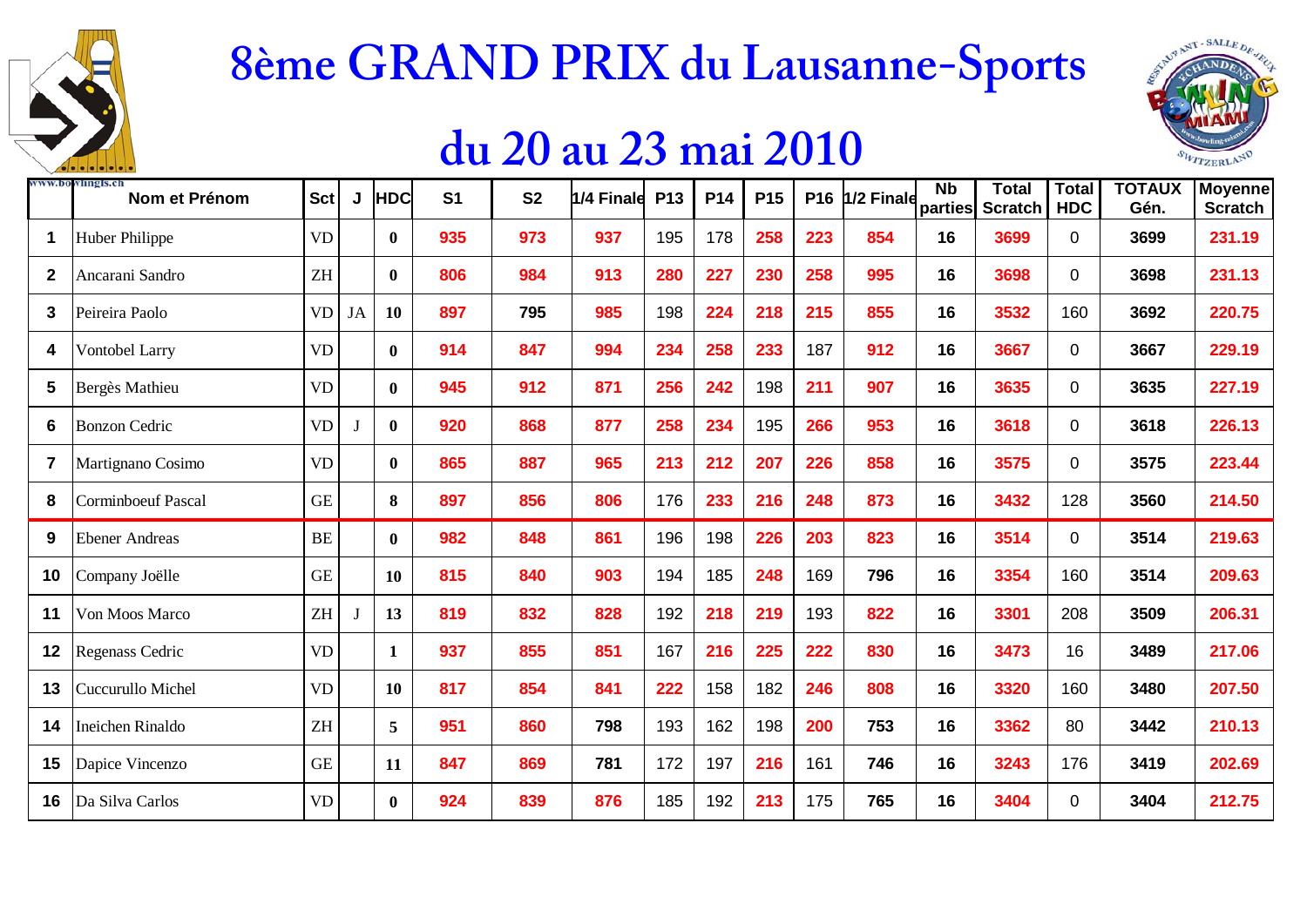

## **8ème GRAND PRIX du Lausanne-Sports du 20 au 23 mai 2010**



|    | Nom et Prénom             | Sct                        | J  | <b>HDC</b>       | S1  | S <sub>2</sub> | P <sub>9</sub> | P10 | P11 | P12 | 1/4 Finale | <b>Nb</b><br>parties | <b>Total</b><br><b>Scratch</b> | <b>Total</b><br><b>HDC</b> | <b>TOTAUX</b><br>Gén. | <b>Moyenne</b><br><b>Scratch</b> |
|----|---------------------------|----------------------------|----|------------------|-----|----------------|----------------|-----|-----|-----|------------|----------------------|--------------------------------|----------------------------|-----------------------|----------------------------------|
| 1  | <b>Huber Philippe</b>     | VD                         |    | $\bf{0}$         | 935 | 973            | 224            | 265 | 228 | 220 | 937        | 12                   | 2845                           | 0                          | 2845                  | 237.08                           |
| 2  | Peireira Paolo            | VD                         | JA | 10               | 897 | 795            | 259            | 258 | 215 | 253 | 985        | 12                   | 2677                           | 120                        | 2797                  | 223.08                           |
| 3  | Vontobel Larry            | <b>VD</b>                  |    | $\bf{0}$         | 914 | 847            | 290            | 227 | 279 | 198 | 994        | 12                   | 2755                           | 0                          | 2755                  | 229.58                           |
| 4  | Bergès Mathieu            | VD                         |    | $\bf{0}$         | 945 | 912            | 256            | 202 | 212 | 201 | 871        | 12                   | 2728                           | 0                          | 2728                  | 227.33                           |
| 5  | Martignano Cosimo         | <b>VD</b>                  |    | $\bf{0}$         | 865 | 887            | 234            | 234 | 250 | 247 | 965        | 12                   | 2717                           | 0                          | 2717                  | 226.42                           |
| 6  | Ancarani Sandro           | ZH                         |    | $\bf{0}$         | 806 | 984            | 193            | 258 | 218 | 244 | 913        | 12                   | 2703                           | 0                          | 2703                  | 225.25                           |
| 7  | <b>Ebener Andreas</b>     | BE                         |    | $\bf{0}$         | 982 | 848            | 242            | 225 | 189 | 205 | 861        | 12                   | 2691                           | 0                          | 2691                  | 224.25                           |
| 8  | Company Joëlle            | GE                         |    | 10               | 815 | 840            | 244            | 191 | 222 | 246 | 903        | 12                   | 2558                           | 120                        | 2678                  | 213.17                           |
| 9  | Ineichen Rinaldo          | ZH                         |    | 5                | 951 | 860            | 194            | 174 | 206 | 224 | 798        | 12                   | 2609                           | 60                         | 2669                  | 217.42                           |
| 10 | <b>Bonzon Cedric</b>      | VD                         | J  | $\bf{0}$         | 920 | 868            | 228            | 210 | 200 | 239 | 877        | 12                   | 2665                           | 0                          | 2665                  | 222.08                           |
| 11 | <b>Corminboeuf Pascal</b> | GE                         |    | 8                | 897 | 856            | 210            | 184 | 191 | 221 | 806        | 12                   | 2559                           | 96                         | 2655                  | 213.25                           |
| 12 | Regenass Cedric           | <b>VD</b>                  |    | 1                | 937 | 855            | 228            | 245 | 187 | 191 | 851        | 12                   | 2643                           | 12                         | 2655                  | 220.25                           |
| 13 | Da Silva Carlos           | <b>VD</b>                  |    | $\bf{0}$         | 924 | 839            | 237            | 268 | 161 | 210 | 876        | 12                   | 2639                           | 0                          | 2639                  | 219.92                           |
| 14 | Von Moos Marco            | ZH                         | J  | 13               | 819 | 832            | 185            | 226 | 197 | 220 | 828        | 12                   | 2479                           | 156                        | 2635                  | 206.58                           |
| 15 | Cuccurullo Michel         | <b>VD</b>                  |    | 10               | 817 | 854            | 201            | 235 | 234 | 171 | 841        | 12                   | 2512                           | 120                        | 2632                  | 209.33                           |
| 16 | Dapice Vincenzo           | $\operatorname{GE}$        |    | 11               | 847 | 869            | 174            | 221 | 179 | 207 | 781        | 12                   | 2497                           | 132                        | 2629                  | 208.08                           |
| 17 | Martinez Vanessa          | GE                         | JA | 8                | 810 | 883            | 247            | 180 | 199 | 206 | 832        | 12                   | 2525                           | 96                         | 2621                  | 210.42                           |
| 18 | Romailler Grégoire        | <b>VD</b>                  |    | 8                | 862 | 809            | 226            | 183 | 236 | 203 | 848        | 12                   | 2519                           | 96                         | 2615                  | 209.92                           |
| 19 | Cornuz Valérie            | VD                         |    | 4                | 863 | 810            | 235            | 242 | 213 | 190 | 880        | 12                   | 2553                           | 48                         | 2601                  | 212.75                           |
| 20 | <b>Läng Ursus</b>         | BE                         |    | 8                | 809 | 863            | 229            | 178 | 224 | 201 | 832        | 12                   | 2504                           | 96                         | 2600                  | 208.67                           |
| 21 | Moeckli Levin             | ZH                         | J  | 13               | 789 | 812            | 204            | 234 | 201 | 203 | 842        | 12                   | 2443                           | 156                        | 2599                  | 203.58                           |
| 22 | Martignano Katia          | ZH                         | J  | 21               | 744 | 818            | 203            | 177 | 224 | 174 | 778        | 12                   | 2340                           | 252                        | 2592                  | 195.00                           |
| 23 | Von Moos Lea              | $\ensuremath{\mathsf{ZH}}$ | J  | 13               | 792 | 850            | 184            | 190 | 214 | 194 | 782        | 12                   | 2424                           | 156                        | 2580                  | 202.00                           |
| 24 | Carè Michel               | ZH                         | J  | 10               | 838 | 835            | 203            | 206 | 178 | 193 | 780        | 12                   | 2453                           | 120                        | 2573                  | 204.42                           |
| 25 | Cardinaux Cédric          | GE                         |    | 7                | 876 | 866            | 164            | 156 | 160 | 255 | 735        | 12                   | 2477                           | 84                         | 2561                  | 206.42                           |
| 26 | Kwan Harn Chieh           | BE                         |    | $\bf{0}$         | 838 | 901            | 185            | 214 | 208 | 207 | 814        | 12                   | 2553                           | 0                          | 2553                  | 212.75                           |
| 27 | <b>Ecoffey Xavier</b>     | VD                         |    | $\boldsymbol{2}$ | 808 | 886            | 233            | 239 | 181 | 136 | 789        | 12                   | 2483                           | 24                         | 2507                  | 206.92                           |
| 28 | Zini Ivan                 | $\mathbf{V}\mathbf{D}$     |    | 1                | 901 | 888            | 193            | 136 | 166 | 207 | 702        | 12                   | 2491                           | 12                         | 2503                  | 207.58                           |
| 29 | Dietre Chris              | BS                         |    | 10               | 819 | 855            | 155            | 144 | 206 | 201 | 706        | 12                   | 2380                           | 120                        | 2500                  | 198.33                           |
| 30 | Dodah Moonesh             | $\operatorname{GE}$        |    | 10               | 822 | 787            | 197            | 213 | 179 | 169 | 758        | 12                   | 2367                           | 120                        | 2487                  | 197.25                           |
| 31 | Zini Muriel               | VD                         |    | 6                | 854 | 799            | 160            | 197 | 191 | 183 | 731        | 12                   | 2384                           | 72                         | 2456                  | 198.67                           |
|    | 32 Cachin Christopher     | VD                         | JB | 13               | 803 | 886            | 162            | 139 | 231 | 0   | 532        | 12                   | 2221                           | 156                        | 2377                  | 185.08                           |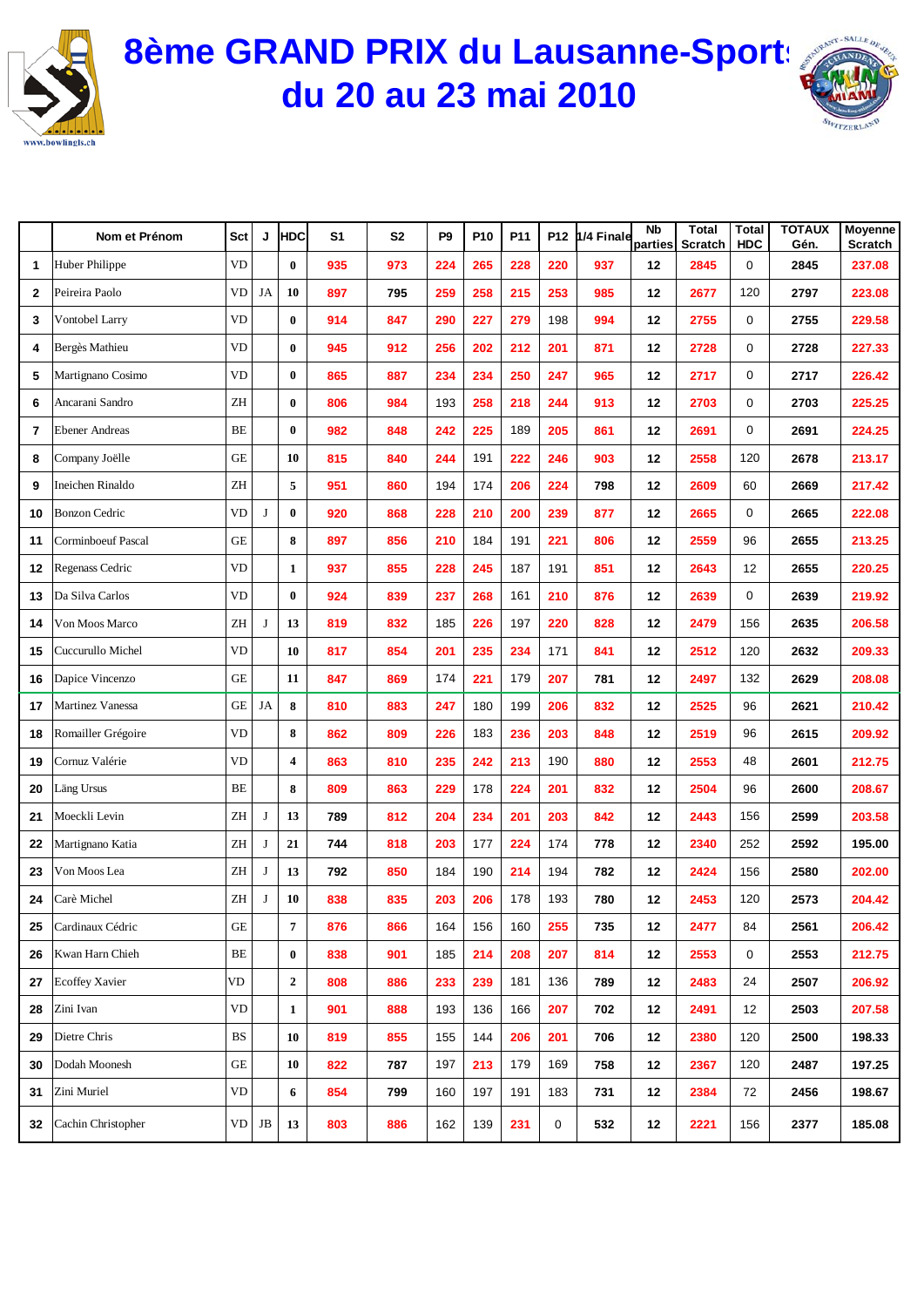



|    | Nom et Prénom             | <b>Sct</b>             | J          | HDC                     | P <sub>1</sub> | P <sub>2</sub> | P <sub>3</sub> | <b>P4</b> | S1  | P <sub>5</sub> | P6  | P7  | P8  | S <sub>2</sub> | Nb<br>parties | <b>Total</b><br>Scratch | <b>Total</b><br><b>HDC</b> | <b>TOTAUX</b><br>Gén. | <b>Moyenne</b><br>Scratch |
|----|---------------------------|------------------------|------------|-------------------------|----------------|----------------|----------------|-----------|-----|----------------|-----|-----|-----|----------------|---------------|-------------------------|----------------------------|-----------------------|---------------------------|
| 1  | <b>Hubert Philippe</b>    | VD                     |            | $\bf{0}$                | 245            | 204            | 300            | 186       | 935 | 257            | 259 | 245 | 212 | 973            | 8             | 1908                    | 0                          | 1908                  | 238.50                    |
| 2  | Bergès Mathieu            | VD                     |            | $\bf{0}$                | 247            | 221            | 255            | 222       | 945 | 247            | 224 | 211 | 230 | 912            | 8             | 1857                    | 0                          | 1857                  | 232.13                    |
| 3  | Ineichen Rinaldo          | ZH                     |            | 5                       | 246            | 214            | 202            | 289       | 951 | 214            | 246 | 196 | 204 | 860            | 8             | 1811                    | 40                         | 1851                  | 226.38                    |
| 4  | <b>Ebener Andreas</b>     | BE                     |            | $\bf{0}$                | 279            | 202            | 232            | 269       | 982 | 234            | 213 | 188 | 213 | 848            | 8             | 1830                    | 0                          | 1830                  | 228.75                    |
| 5  | <b>Corminboeuf Pascal</b> | <b>GE</b>              |            | 8                       | 201            | 214            | 247            | 235       | 897 | 200            | 237 | 217 | 202 | 856            | 8             | 1753                    | 64                         | 1817                  | 219.13                    |
| 6  | Dapice Vincenzo           | <b>GE</b>              |            | 11                      | 233            | 201            | 208            | 205       | 847 | 200            | 222 | 201 | 246 | 869            | 8             | 1716                    | 88                         | 1804                  | 214.50                    |
| 7  | Regenass Cedric           | VD                     |            | $\mathbf{1}$            | 244            | 219            | 217            | 257       | 937 | 236            | 234 | 219 | 166 | 855            | 8             | 1792                    | 8                          | 1800                  | 224.00                    |
| 8  | Cardinaux Cédric          | <b>GE</b>              |            | $\boldsymbol{7}$        | 205            | 254            | 216            | 201       | 876 | 218            | 232 | 224 | 192 | 866            | 8             | 1742                    | 56                         | 1798                  | 217.75                    |
| 9  | Zini Ivan                 | VD                     |            | $\mathbf{1}$            | 239            | 233            | 214            | 215       | 901 | 179            | 207 | 268 | 234 | 888            | 8             | 1789                    | 8                          | 1797                  | 223.63                    |
| 10 | Cachin Christopher        | VD                     | JB         | 13                      | 179            | 185            | 212            | 227       | 803 | 208            | 211 | 210 | 257 | 886            | 8             | 1689                    | 104                        | 1793                  | 211.13                    |
| 11 | Ancarani Sandro           | ZH                     |            | $\bf{0}$                | 163            | 206            | 232            | 205       | 806 | 213            | 268 | 267 | 236 | 984            | 8             | 1790                    | 0                          | 1790                  | 223.75                    |
| 12 | <b>Bonzon Cedric</b>      | VD                     | J          | $\bf{0}$                | 191            | 241            | 254            | 234       | 920 | 227            | 201 | 223 | 217 | 868            | 8             | 1788                    | 0                          | 1788                  | 223.50                    |
| 13 | Peireira Paolo            | <b>VD</b>              | JA         | 10                      | 210            | 219            | 257            | 211       | 897 | 198            | 195 | 203 | 199 | 795            | 8             | 1692                    | 80                         | 1772                  | 211.50                    |
| 14 | Da Silva Carlos           | <b>VD</b>              |            | $\bf{0}$                | 211            | 246            | 266            | 201       | 924 | 190            | 249 | 184 | 216 | 839            | 8             | 1763                    | 0                          | 1763                  | 220.38                    |
| 15 | Vontobel Larry            | <b>VD</b>              |            | $\bf{0}$                | 230            | 212            | 244            | 228       | 914 | 225            | 176 | 242 | 204 | 847            | 8             | 1761                    | 0                          | 1761                  | 220.13                    |
| 16 | Martinez Vanessa          | GE                     | JA         | 8                       | 153            | 155            | 257            | 245       | 810 | 243            | 212 | 203 | 225 | 883            | 8             | 1693                    | 64                         | 1757                  | 211.63                    |
| 17 | Von Moos Marco            | ZH                     | J          | 13                      | 223            | 169            | 216            | 211       | 819 | 167            | 202 | 218 | 245 | 832            | 8             | 1651                    | 104                        | 1755                  | 206.38                    |
| 18 | Dietre Chris              | <b>BS</b>              |            | 10                      | 223            | 220            | 166            | 210       | 819 | 199            | 233 | 217 | 206 | 855            | 8             | 1674                    | 80                         | 1754                  | 209.25                    |
| 19 | Carè Michel               | ZΗ                     | J          | 10                      | 193            | 200            | 235            | 210       | 838 | 196            | 226 | 189 | 224 | 835            | 8             | 1673                    | 80                         | 1753                  | 209.13                    |
| 20 | Martignano Cosimo         | VD                     |            | $\bf{0}$                | 201            | 223            | 213            | 228       | 865 | 198            | 213 | 223 | 253 | 887            | 8             | 1752                    | 0                          | 1752                  | 219.00                    |
| 21 | Cuccurullo Michel         | VD                     |            | 10                      | 192            | 200            | 245            | 180       | 817 | 243            | 191 | 206 | 214 | 854            | 8             | 1671                    | 80                         | 1751                  | 208.88                    |
| 22 | Von Moos Lea              | ZH                     | J          | 13                      | 155            | 219            | 205            | 213       | 792 | 242            | 204 | 160 | 244 | 850            | 8             | 1642                    | 104                        | 1746                  | 205.25                    |
| 23 | Kwan Harn Chieh           | BE                     |            | $\bf{0}$                | 225            | 193            | 259            | 161       | 838 | 249            | 221 | 247 | 184 | 901            | 8             | 1739                    | 0                          | 1739                  | 217.38                    |
| 24 | Läng Ursus                | BE                     |            | 8                       | 208            | 191            | 189            | 221       | 809 | 188            | 215 | 256 | 204 | 863            | 8             | 1672                    | 64                         | 1736                  | 209.00                    |
| 25 | Romailler Grégoire        | <b>VD</b>              |            | 8                       | 224            | 176            | 236            | 226       | 862 | 194            | 181 | 202 | 232 | 809            | 8             | 1671                    | 64                         | 1735                  | 208.88                    |
| 26 | Company Joëlle            | GE                     |            | 10                      | 185            | 175            | 219            | 236       | 815 | 199            | 237 | 189 | 215 | 840            | 8             | 1655                    | 80                         | 1735                  | 206.88                    |
| 27 | Martignano Katia          | ZH                     | J          | 21                      | 171            | 167            | 235            | 171       | 744 | 173            | 215 | 214 | 216 | 818            | 8             | 1562                    | 168                        | 1730                  | 195.25                    |
| 28 | <b>Ecoffey Xavier</b>     | $\mathbf{V}\mathbf{D}$ |            | $\boldsymbol{2}$        | 168            | 251            | 202            | 187       | 808 | 210            | 236 | 184 | 256 | 886            | 8             | 1694                    | 16                         | 1710                  | 211.75                    |
| 29 | Cornuz Valérie            | <b>VD</b>              |            | $\overline{\mathbf{4}}$ | 195            | 222            | 204            | 242       | 863 | 206            | 206 | 236 | 162 | 810            | 8             | 1673                    | 32                         | 1705                  | 209.13                    |
| 30 | Moeckli Levin             | ZH                     | $_{\rm J}$ | 13                      | 156            | 141            | 254            | 238       | 789 | 208            | 193 | 221 | 190 | 812            | 8             | 1601                    | 104                        | 1705                  | 200.13                    |
| 31 | Zini Muriel               | <b>VD</b>              |            | 6                       | 184            | 182            | 267            | 221       | 854 | 219            | 199 | 177 | 204 | 799            | 8             | 1653                    | 48                         | 1701                  | 206.63                    |
| 32 | Dodah Moonesh             | $\operatorname{GE}$    |            | 10                      | 204            | 246            | 200            | 172       | 822 | 221            | 169 | 185 | 212 | 787            | 8             | 1609                    | 80                         | 1689                  | 201.13                    |
|    |                           |                        |            |                         |                |                |                |           |     |                |     |     |     |                |               |                         |                            |                       |                           |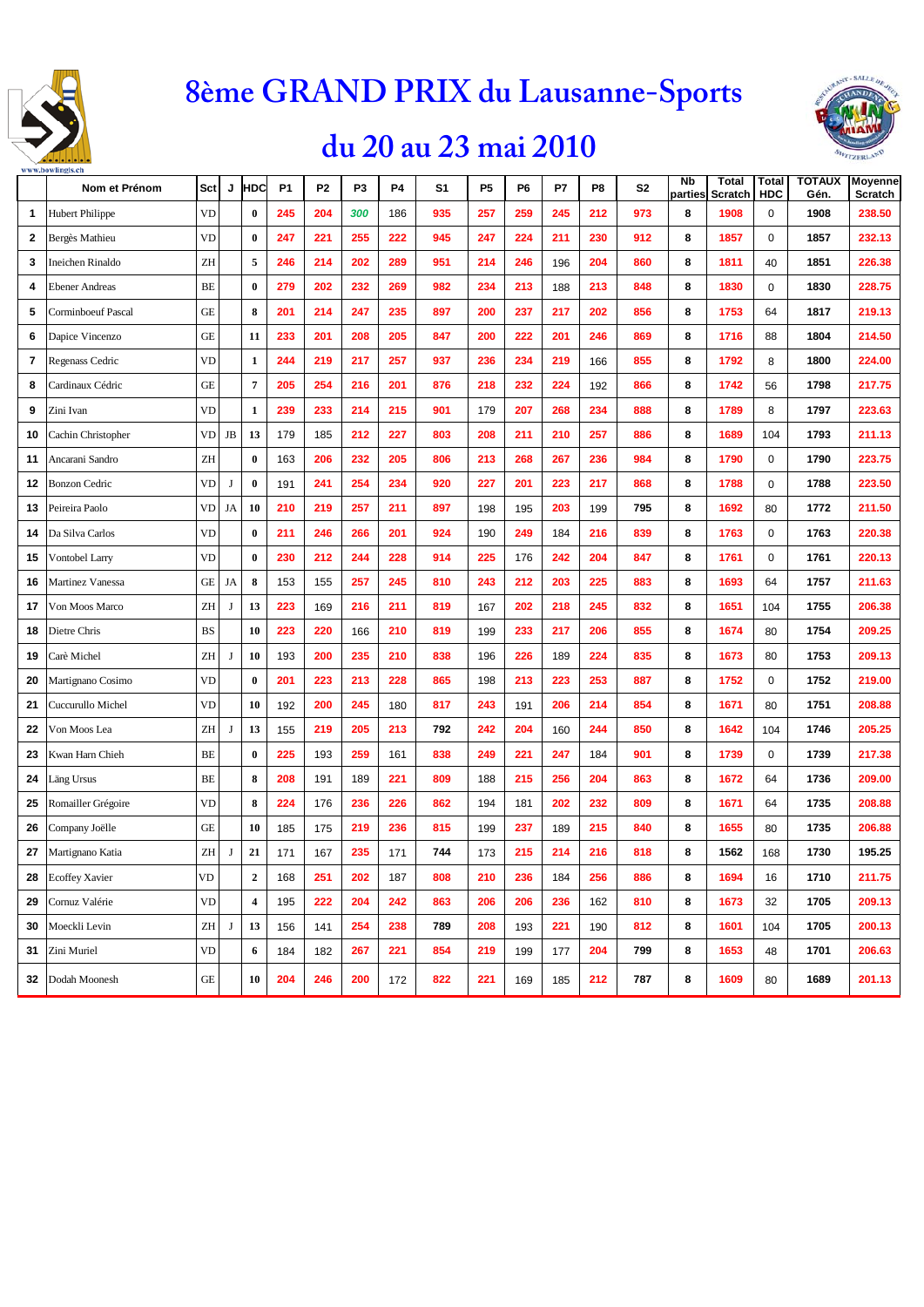



| 33 | Schütz Jenny           | ZΗ                  |    | 14                      | 174 | 236 | 218 | 214 | 842 | 170 | 188 | 186 | 182 | 726 | 8 | 1568 | 112         | 1680 | 196.00 |
|----|------------------------|---------------------|----|-------------------------|-----|-----|-----|-----|-----|-----|-----|-----|-----|-----|---|------|-------------|------|--------|
| 34 | Hügin Chantal          | <b>BL</b>           |    | $\overline{\mathbf{4}}$ | 279 | 169 | 210 | 216 | 874 | 162 | 203 | 211 | 197 | 773 | 8 | 1647 | 32          | 1679 | 205.88 |
| 35 | Meylan Valentin        | GE                  |    | 29                      | 175 | 167 | 181 | 201 | 724 | 191 | 170 | 182 | 176 | 719 | 8 | 1443 | 232         | 1675 | 180.38 |
| 36 | <b>Golay Daniel</b>    | <b>GE</b>           |    | $\mathbf{1}$            | 205 | 226 | 215 | 237 | 883 | 183 | 198 | 206 | 196 | 783 | 8 | 1666 | 8           | 1674 | 208.25 |
| 37 | Chautard Gerard        | GE                  |    | 7                       | 198 | 199 | 171 | 198 | 766 | 258 | 211 | 172 | 209 | 850 | 8 | 1616 | 56          | 1672 | 202.00 |
| 38 | Cuva Tania             | ZH                  |    | $\bf{0}$                | 191 | 201 | 182 | 223 | 797 | 247 | 214 | 224 | 183 | 868 | 8 | 1665 | 0           | 1665 | 208.13 |
| 39 | Schütz Hans            | ZH                  |    | 5                       | 228 | 183 | 223 | 196 | 830 | 191 | 202 | 235 | 167 | 795 | 8 | 1625 | 40          | 1665 | 203.13 |
| 40 | Papaux Pierre          | VD                  |    | $\bf{0}$                | 236 | 210 | 201 | 179 | 826 | 245 | 204 | 168 | 222 | 839 | 8 | 1665 | 0           | 1665 | 208.13 |
| 41 | Martignano Luigi       | VD                  |    | 7                       | 195 | 192 | 198 | 184 | 769 | 192 | 183 | 255 | 207 | 837 | 8 | 1606 | 56          | 1662 | 200.75 |
| 42 | Simek Thomson          | ZH                  |    | 8                       | 164 | 213 | 230 | 238 | 845 | 190 | 182 | 171 | 210 | 753 | 8 | 1598 | 64          | 1662 | 199.75 |
| 43 | <b>Mendes Vasco</b>    | VD                  |    | $\bf{0}$                | 247 | 158 | 173 | 182 | 760 | 208 | 238 | 222 | 234 | 902 | 8 | 1662 | $\mathbf 0$ | 1662 | 207.75 |
| 44 | Courtois Patricia      | GE                  |    | 23                      | 226 | 232 | 185 | 175 | 818 | 191 | 127 | 168 | 171 | 657 | 8 | 1475 | 184         | 1659 | 184.38 |
| 45 | Röthlisberger Hans     | BE                  |    | $\mathbf{2}$            | 168 | 235 | 217 | 225 | 845 | 213 | 176 | 216 | 191 | 796 | 8 | 1641 | 16          | 1657 | 205.13 |
| 46 | Ancarani Dario         | ZH                  |    | $\bf{0}$                | 192 | 203 | 244 | 217 | 856 | 173 | 246 | 182 | 200 | 801 | 8 | 1657 | 0           | 1657 | 207.13 |
| 47 | <b>Biallas Bernd</b>   | GE                  |    | 9                       | 185 | 172 | 222 | 172 | 751 | 165 | 243 | 214 | 212 | 834 | 8 | 1585 | 72          | 1657 | 198.13 |
| 48 | Cardinaux Pierre-Alain | VD                  |    | 9                       | 206 | 200 | 210 | 195 | 811 | 184 | 195 | 210 | 184 | 773 | 8 | 1584 | 72          | 1656 | 198.00 |
| 49 | Cavin Laurent          | VD                  |    | 8                       | 256 | 194 | 186 | 242 | 878 | 172 | 213 | 158 | 171 | 714 | 8 | 1592 | 64          | 1656 | 199.00 |
| 50 | Diserens Didier        | VD                  |    | 13                      | 182 | 198 | 202 | 179 | 761 | 185 | 212 | 216 | 177 | 790 | 8 | 1551 | 104         | 1655 | 193.88 |
| 51 | Spreitzer Roman        | ZH                  | J  | 8                       | 199 | 226 | 200 | 208 | 833 | 156 | 200 | 213 | 184 | 753 | 8 | 1586 | 64          | 1650 | 198.25 |
| 52 | Valladares Santiago    | VD                  |    | 8                       | 170 | 259 | 195 | 200 | 824 | 205 | 140 | 211 | 203 | 759 | 8 | 1583 | 64          | 1647 | 197.88 |
| 53 | Liquirian Léonardo     | VD                  |    | 11                      | 212 | 213 | 236 | 189 | 850 | 173 | 220 | 156 | 158 | 707 | 8 | 1557 | 88          | 1645 | 194.63 |
| 54 | Corminboeuf Natacha    | <b>GE</b>           |    | 13                      | 196 | 182 | 186 | 202 | 766 | 183 | 220 | 170 | 199 | 772 | 8 | 1538 | 104         | 1642 | 192.25 |
| 55 | Koller Donat           | SZ                  |    | 11                      | 188 | 177 | 164 | 196 | 725 | 236 | 187 | 182 | 222 | 827 | 8 | 1552 | 88          | 1640 | 194.00 |
| 56 | Uwe Heinrich           | SZ.                 |    | 14                      | 174 | 179 | 146 | 153 | 652 | 225 | 201 | 222 | 226 | 874 | 8 | 1526 | 112         | 1638 | 190.75 |
| 57 | Dietrich Sven          | VD                  |    | 10                      | 168 | 236 | 182 | 163 | 749 | 203 | 172 | 213 | 209 | 797 | 8 | 1546 | 80          | 1626 | 193.25 |
| 58 | Ryser Alain            | NE                  |    | 20                      | 173 | 148 | 204 | 211 | 736 | 154 | 201 | 172 | 202 | 729 | 8 | 1465 | 160         | 1625 | 183.13 |
| 59 | Haasper Kevin          | ZH                  | J  | 6                       | 208 | 190 | 246 | 159 | 803 | 162 | 205 | 184 | 223 | 774 | 8 | 1577 | 48          | 1625 | 197.13 |
| 60 | <b>Sivestre Marcio</b> | VD                  |    | $\mathbf 2$             | 222 | 184 | 177 | 220 | 803 | 166 | 214 | 211 | 213 | 804 | 8 | 1607 | 16          | 1623 | 200.88 |
| 61 | Godel Jean-Marc        | VD                  |    | 0                       | 222 | 193 | 225 | 189 | 829 | 222 | 166 | 213 | 193 | 794 | 8 | 1623 | 0           | 1623 | 202.88 |
| 62 | <b>Brand Stefan</b>    | SZ                  |    | $\overline{7}$          | 218 | 175 | 210 | 138 | 741 | 188 | 225 | 226 | 180 | 819 | 8 | 1560 | 56          | 1616 | 195.00 |
| 63 | Champreux Laetitia     | $\operatorname{GE}$ |    | 17                      | 184 | 159 | 236 | 178 | 757 | 188 | 158 | 187 | 187 | 720 | 8 | 1477 | 136         | 1613 | 184.63 |
| 64 | Luscher Eric           | <b>VD</b>           |    | $\bf{0}$                | 224 | 186 | 233 | 183 | 826 | 210 | 167 | 208 | 201 | 786 | 8 | 1612 | 0           | 1612 | 201.50 |
| 65 | Genillard Ralph-Yves   | GE                  |    | 13                      | 168 | 152 | 168 | 218 | 706 | 186 | 223 | 192 | 197 | 798 | 8 | 1504 | 104         | 1608 | 188.00 |
| 66 | Guillaume Nicolas      | VD                  | JA | $\overline{\mathbf{4}}$ | 183 | 269 | 203 | 168 | 823 | 157 | 179 | 216 | 200 | 752 | 8 | 1575 | 32          | 1607 | 196.88 |
| 67 | Schwab Martin          | GE                  |    | 14                      | 158 | 191 | 162 | 191 | 702 | 188 | 203 | 201 | 197 | 789 | 8 | 1491 | 112         | 1603 | 186.38 |
| 68 | Martignano Franco      | VD                  |    | 13                      | 139 | 199 | 156 | 148 | 642 | 244 | 191 | 223 | 199 | 857 | 8 | 1499 | 104         | 1603 | 187.38 |
| 69 | Marschall Pamela       | BE                  |    | 14                      | 166 | 197 | 203 | 194 | 760 | 193 | 149 | 211 | 176 | 729 | 8 | 1489 | 112         | 1601 | 186.13 |
| 70 | Grolhier J-L           | VD                  |    | $\bf{0}$                | 239 | 169 | 216 | 226 | 850 | 191 | 214 | 144 | 201 | 750 | 8 | 1600 | 0           | 1600 | 200.00 |
| 71 | Cherbuin Michel        | VD                  |    | 5                       | 195 | 190 | 213 | 193 | 791 | 173 | 200 | 211 | 184 | 768 | 8 | 1559 | 40          | 1599 | 194.88 |
| 72 | Mottet Richard         | VD                  |    | 9                       | 167 | 217 | 190 | 158 | 732 | 187 | 230 | 189 | 185 | 791 | 8 | 1523 | 72          | 1595 | 190.38 |
| 73 | <b>Pfister Yves</b>    | GE                  |    | 13                      | 182 | 197 | 180 | 188 | 747 | 190 | 187 | 170 | 193 | 740 | 8 | 1487 | 104         | 1591 | 185.88 |
| 74 | Guillaume-Gentil C.    | <b>VD</b>           |    | 19                      | 172 | 169 | 210 | 170 | 721 | 177 | 197 | 147 | 193 | 714 | 8 | 1435 | 152         | 1587 | 179.38 |